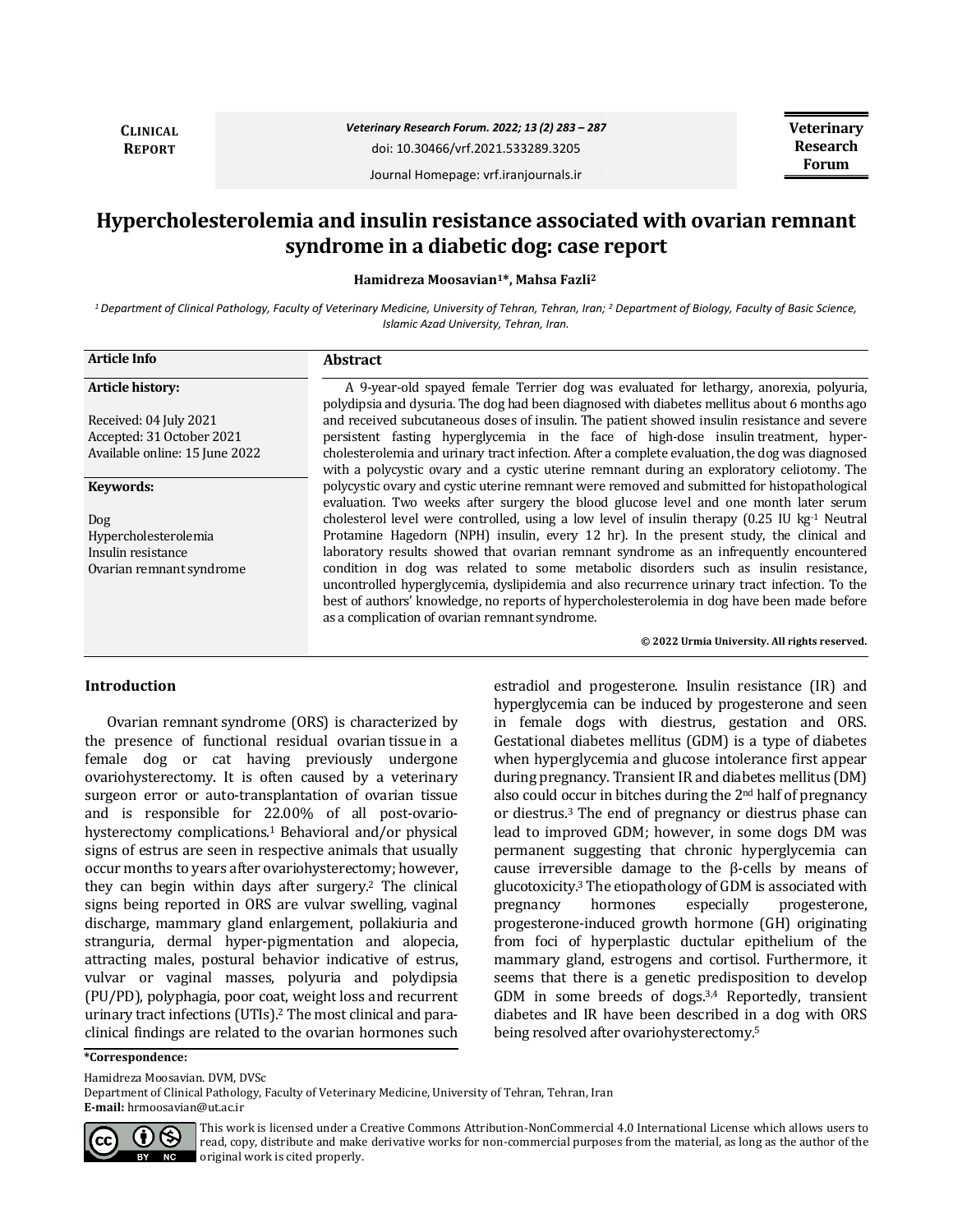Hyperlipidemia refers to an increased serum triglyceride and/or cholesterol concentrations and can be developed by primary and secondary causes. Primary hyperlipidemia in dogs is less common and is most often reported in certain breeds. Secondary hyperlipidemia is the most common form in dogs and it can be a result of hypothyroidism, DM, hyperadrenocorticism, obesity, cholestasis, pancreatitis and protein-losing nephropathy.<sup>6</sup> However, hyperlipidemia same as hypercholesterolemia has not been described previously in dogs with ORS. In the present study, clinical and para-clinical findings in a dog with DM and ORS are described.

# **Case Description**

A 9-year-old spayed female Terrier dog weighing 11.00 kg was evaluated for PU/PD. The dog had a history of ovariohysterectomy eight years ago. Hematology, biochemistry and urinalysis results revealed severe hyperglycemia, glycosuria and mild neutrophilia. Based on the history, clinical manifestation and biochemical analysis, the dog was diagnosed with DM and insulin therapy was initiated. The insulin therapy was indicated as Neutral Protamine Hagedorn (NPH) insulin (Exir Pharma, Borujerd, Iran) 0.75 IU kg-1, subcutaneously, q12h. Six months later, the patient was presented with lethargy, anorexia, PU/PD and dysuria. Remarkable conjunctival hyperemia was present in the clinical examination. Laboratory results showed neutrophilia, alkaline phosphatase elevation, hypercholesterolemia, hyperglycemia and mild hyperkalemia (Tables 1, 2 and 3). Also, IR (persistent hyperglycemia in the face of insulin dosage more than  $3.00$  IU kg $^{-1}$ , NPH insulin, twice a day), glycosuria and UTI were confirmed in the patient (Table 4). For more evaluation, the effect of subcutaneous injection of regular insulin  $(1.50 \text{ IU kg}^{-1})$ ; Exir Pharma) on blood glucose levels 180 min after injection was studied (Fig. 1). During this time, the blood glucose concentration was between 428 and 471 mg dL-1, indicating a decrease in insulin sensitivity. Similar results were observed in repeated sampling. Various causes of IR such as Cushing's syndrome and hypothyroidism were ruled out in the dog. Initially urine cortisol to creatinine ratio and then, low-dose dexamethasone suppression test as the screening tests for canine hyperadrenocorticism were studied. Furthermore, serum thyroid hormones were evaluated for thyroid function (Table 5). Furthermore, administration of gemfibrozil (Tolid Daru, Tehran, Iran) as a lipid-lowering agent (7.50 mg  $kg<sup>1</sup>$ , q12h)<sup>7</sup> for 3 weeks had no effect on the serum cholesterol level. In addition, Lovastatin (Osvah, Tehran, Iran) administration (15.00 mg, q24h) <sup>8</sup> for two weeks not only had no effect on serum cholesterol level but also increased serum alanine transaminase (237 IU L-1) and creatine phosphokinase (518 U L-1) and was discontinued. One week after stopping the medication, the activity of the enzymes decreased.

**Table 1.** Hematology results.

| رن -<br><b>Parameters</b>                          | Result | Reference range <sup>19</sup> |
|----------------------------------------------------|--------|-------------------------------|
| White blood cell $(\times 10^3 \mu L^{-1})$        | 15.50  | 5.00-14.10                    |
| Granulocyte $(x10^3 \mu L^{-1})$                   | 14.10  | 2.90-12.00                    |
| Band cell $(\times 10^3 \mu L^{-1})$               | 0.31   | $0.00 - 0.45$                 |
| Lymphocyte $(*103 \mu L^{-1})$                     | 0.93   | $0.40 - 2.90$                 |
| Monocyte $(\times 10^3 \mu L^{-1})$                | 0.16   | $0.10 - 1.40$                 |
| Eosinophil $(\times 10^3 \mu L^{-1})$              | 0.00   | $0.00 - 1.30$                 |
| Basophil $(\times 10^3 \mu L^{-1})$                | 0.00   | $0.00 - 0.14$                 |
| Red blood cell $({\times}10^6 \,\mu\text{L}^{-1})$ | 6.29   | 4.95-7.87                     |
| Hemoglobin $\left(\text{gd}L^{-1}\right)$          | 13.40  | 11.90-18.90                   |
| Hematocrit (%)                                     | 41.60  | 35.00-57.00                   |
| MCV (fL)                                           | 66.10  | 66.00-77.00                   |
| MCHC $(g dL^{-1})$                                 | 32.20  | 32.00-36.00                   |
| <b>RDW</b>                                         | 11.40  | 12.00-16.00                   |
| Platelet $(\times 10^3 \mu L^{-1})$                | 351    | 211-621                       |

MCV: Mean corpuscular volume, MCHC: Mean corpuscular hemoglobin concentration, RDW: Red cell distribution width. The hematology analysis was performed by Celltac  $\alpha$  cell counter (Nihon Kohden Co., Tokyo, Japan).

|  | <b>Table 2.</b> Biochemistry results. |  |
|--|---------------------------------------|--|

| <b>Parameters</b>                    |        | <b>Result Reference range<sup>19</sup></b> |
|--------------------------------------|--------|--------------------------------------------|
| Alanine transaminase (IU L-1)        | 88.00  | 10.00-109                                  |
| Aspartate transaminase (IU L-1)      | 67.00  | 13.00-15.00                                |
| Alkaline phosphatase (IU L-1)        | 320    | 1.00-114.00                                |
| Gamma-glutamyl transferase (IU L-1)  | 8.50   | $0.00 - 10.00$                             |
| Urea (mg dL $-1$ )                   | 42.80  | 17.00 - 59.00                              |
| Creatinine (mg $dL^{-1}$ )           | 1.70   | $0.50 - 1.70$                              |
| Serum total protein (mg dL-1)        | 8.50   | 5.40-7.50                                  |
| Albumin (mg $dL^{-1}$ )              | 3.10   | 2.30-3.10                                  |
| Globulin (mg $dL^{-1}$ )             | 5.40   | 2.70-4.40                                  |
| Albumin/globulin ratio (mg dL $-1$ ) | 0.57   | $0.60 - 1.10$                              |
| Glucose (mg dL $-1$ )                | 485    | 76.00-119                                  |
| Total bilirubin (mg dL-1)            | 0.30   | $0.00 - 0.30$                              |
| Direct bilirubin (mg dL-1)           | < 0.10 | $0.00 - 0.30$                              |
| Creatine phosphokinase (IU L-1)      | 319.00 | 52.00-368                                  |
| Calcium (mg $dL^{-1}$ )              | 10.80  | 9.10-11.70                                 |
| Phosphorous (mg dL-1)                | 5.50   | 2.90-5.30                                  |
| Cholesterol (mg $dL^{-1}$ )          | 790    | 135-278                                    |
| Triglyceride (mg dL-1)               | 121    | 40.00-169                                  |
| Amylase (IU L-1)                     | 1,050  | 226-1,063                                  |
| Lipase (IU L-1)                      | 365    | 60.00-330                                  |
|                                      |        |                                            |

The biochemistry analysis was performed by Global 240/720 autoAnalyzer (Global Co., Roma, Italy).

**Table 3.** Venous blood gas (VBG) and electrolyte analysis.

| <b>Parameters</b>              | <b>Result</b> | Reference range $19$                |
|--------------------------------|---------------|-------------------------------------|
| pH                             | 7.35          | 7.31-7.42                           |
| $pCO2$ (mm Hg)                 | 33.40         | 29.00-42.00                         |
| $pO2$ (mm Hg)                  | 61.00         | 49.90-54.20 (at sea level)          |
| Na (mmol $L^{-1}$ )            | 143           | 142-152                             |
| K (mmol $L^{-1}$ )             | 5.70          | 3.90-5.10                           |
| $Ca^{2+}$ (mmol L $-1$ )       | 1.22          | 1.21-1.42                           |
| $Cl (mmol L-1)$                | 123           | 110-124                             |
| $HCO3$ (mmol L <sup>-1</sup> ) | 18.1          | 17.00-24.00                         |
| Base excess (mmol L-1)         |               | $-6.80$ +/-4 (For Atrial blood gas) |
| Anion gap (mmol $L^{-1}$ )     | 7.60          | 5.00-17.00                          |
| mOsm (mmol $L^{-1}$ )          | 323           | 288-305                             |

The VBG and electrolyte analysis was performed by blood gas analyzer (Edan Co. Shenzhen, China).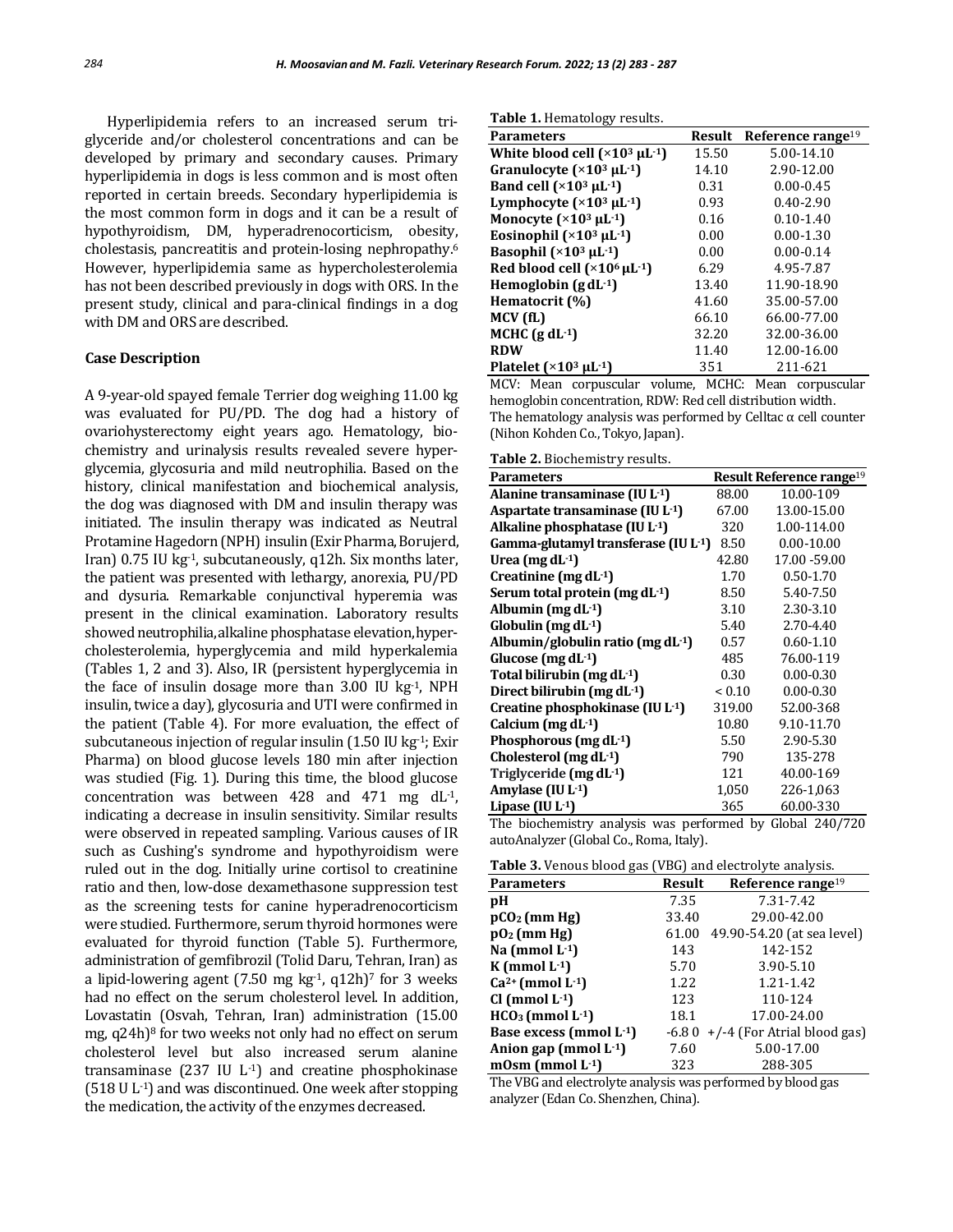

**Fig. 1.** Blood glucose level profile 180 min after administration of subcutaneous injection of 1.50 IU kg -1 regular insulin. During this time, the blood glucose concentration was between 428 and 471 mg dL -1.

In the patient history, there was evidence of vulva swelling in the recent weeks. A cytology sample from the vagina was taken and studied. In the cytology study, a remarkable number of intermediate epithelial cells (60.00%), superficial epithelial cells (35.00%) and parabasal epithelial cells (5.00%) with few neutrophils and no bacteria and erythrocytes were seen (Fig. 2).

Based on the cytology results, the possibility of the presence of an active ovary and ORS was raised. The blood hormone analysis (Table 5) showed serum progesterone level as 63.00 ng mL-1 (progesterone < 0.50 ng mL-1 shows no functional corpus luteum).<sup>9</sup> In exploratory celiotomy, the presence of right ovary as a polycystic ovary and a cystic uterine remnant were confirmed.



**Fig. 2.** Vaginal smear. **A)** Many intermediate epithelial cells with a remarkable number of superficial epithelial cells were seen in the vaginal smear (Giemsa staining, 200×). **B)** The vaginal smear in higher magnification. Few parabasal epithelial cells (yellow arrow), many intermediate epithelial cells (white arrows) and some superficial epithelial cells (black arrow shows an anucleated cornified superficial epithelial cell) were present in the vaginal smear (Giemsa staining, 1000×).

**Table 4.** Urinalysis and urine culture results (urine collection type: cystocentesis).

| Component                   | Result                                     | Reference range <sup>19</sup> |
|-----------------------------|--------------------------------------------|-------------------------------|
| <b>Physical examination</b> |                                            |                               |
| Color                       | Yellow                                     | Pale to dark yellow           |
| Appearance                  | Slightly cloudy                            | Clear                         |
| Specific gravity            | 1.032                                      | 1.000 > 1.050                 |
| <b>Chemical examination</b> |                                            |                               |
| pН                          | 6.00                                       | 5.00-7.00                     |
| Protein                     | Negative                                   | Negative                      |
| Glucose                     | Positive                                   | Negative                      |
| Ketone <sup>*</sup>         | Positive                                   | Negative                      |
| <b>Bilirubin</b>            | Negative                                   | Negative                      |
| Urobilinogen                | Negative                                   | Negative                      |
| <b>Ascorbate</b>            | Positive                                   |                               |
| <b>Blood</b>                | Negative                                   | Negative                      |
| Microscopic examination     |                                            |                               |
| Red blood cell              | 1-2 / High-power field                     | <5/High-power field           |
| White blood cell            | 10-12 pus cell/ High-power field           | <5/High-power field           |
| Squamous epithelial cells   | 0-1/High-power field                       | <5/High-power field           |
| Cast                        | None                                       |                               |
| Crystal                     | None                                       |                               |
| <b>Bacteria</b>             | Seen<br>None                               |                               |
| <b>Culture</b>              |                                            |                               |
| <b>Bacterial culture</b>    | Positive: Gram-negative bacteria (E. coli) |                               |

\* Ketonuria was not consistently seen in all urinalysis results.

**Table 5.** Hormonal assays using ELISA method.

| <b>Parameters</b>                                           | <b>Result</b>          | Reference <sup>9</sup>                                                      |
|-------------------------------------------------------------|------------------------|-----------------------------------------------------------------------------|
| Total thyroxine ( $\mu$ g dL $\cdot$ 1)                     | 1.80                   | 1.20-5.20                                                                   |
| Free thyroxine $(ng dL-1)$                                  | 0.90                   | $0.80 - 2.50$                                                               |
| Progesterone $(ng \, mL^{-1})$                              | 63.00                  | < 0.50: No corpus luteum function as during anestrus or in neutered animals |
| Urine cortisol/creatinine ratio                             | $16.00 \times 10^{-6}$ | $< 13.00 \times 10^{-6}$                                                    |
| Low dose dexamethasone suppression test                     |                        |                                                                             |
| Serum cortisol $(0 \text{ hr})$ , $(\mu \text{g d} L^{-1})$ | 7.30                   | 1.00-4.00                                                                   |
| Serum cortisol $(4 hr)$ , $(\mu g dL^{-1})$                 | 0.80                   | < 1.50                                                                      |
| Serum cortisol (8 hr), $(\mu g dL^{-1})$                    | 1.20                   | < 1.50                                                                      |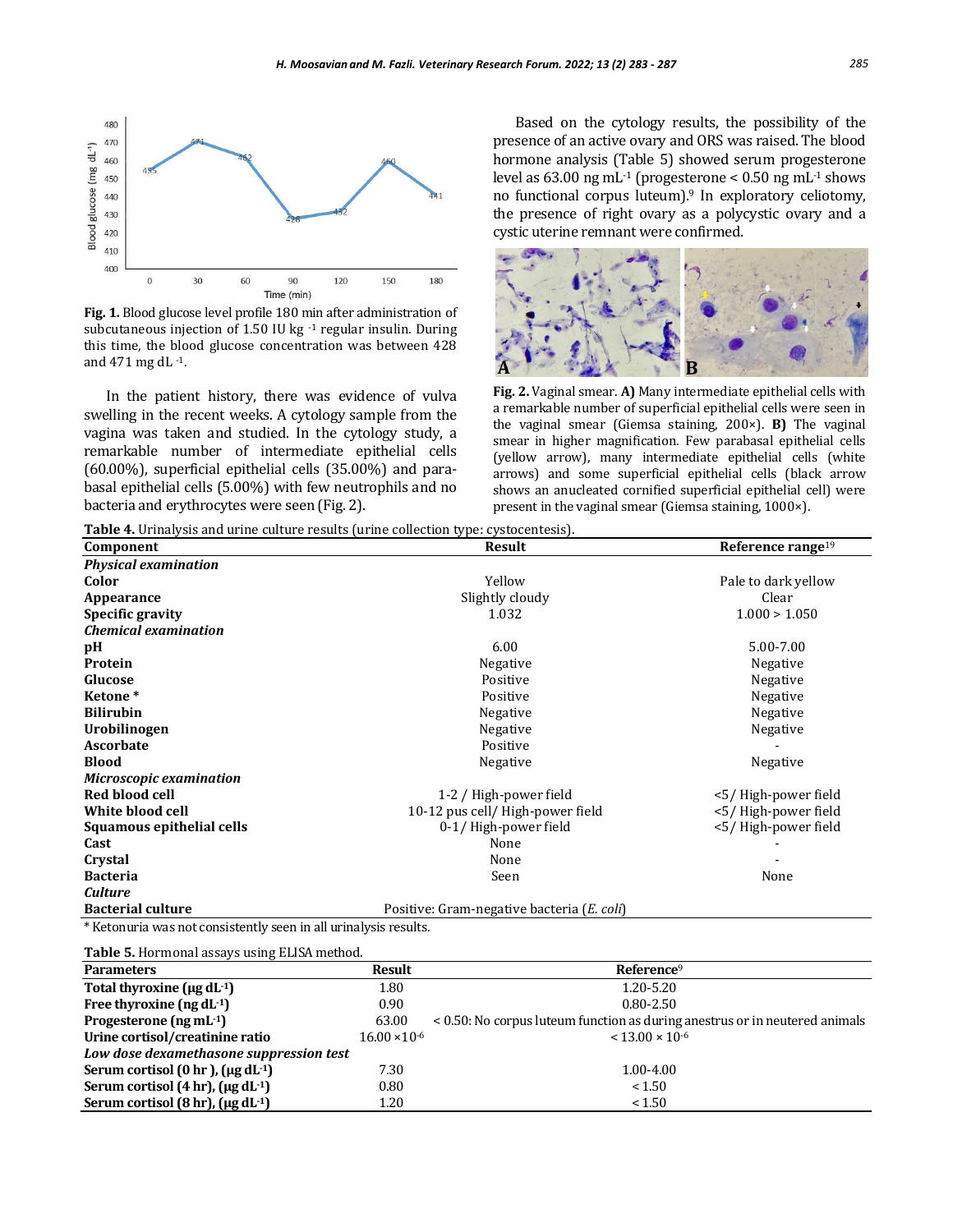Macroscopically, multiple corpora lutea with different sizes (2.00 - 8.00 mm) in the ovary and enlarged portion of the right uterine horn with brownish contents were seen. In histopathology study, the presence of multiple corpora lutea in the ovary and mild endometrial hyperplasia without inflammation in the uterine wall were confirmed (Fig. 3). Two weeks after surgery, the blood glucose (random blood glucose:  $80.00 - 150$  mg dL<sup>-1</sup>) and one month later, serum cholesterol level (110 mg dL-1) were controlled, using a low level of insulin administration (0.25 IU kg $^{-1}$  NPH insulin, q12h).



**Fig. 3.** Histopathological sections from ovary and uterine remnant using Hematoxylin and Eosin staining. **A)** Multiple corpora lutea (asterisks) with different sizes (2.00 - 8.00 mm) were seen in the ovary (100×). **B)** The corpora lutea were composed of luteinized granulosa cells (400×). **C)** Mild endometrial hyperplasia without inflammation in the uterine wall (100×).

# **Discussion**

Insulin resistance is defined differently in human and veterinary medicine. In human, IR is defined as a peripheral insulin antagonism and can be caused by insulin receptor, post-receptor or glucose transport defects.<sup>10</sup> However, in veterinary medicine, IR is described as a persistent hyperglycemia in the face of insulin dosage more than  $1.50$  IU kg $^{-1.11}$  Variety of agents and disorders are mentioned that can cause IR in human and veterinary medicine. The most causes of IR are glucocorticosteroid hormones, hypothyroidism, GH excess due to acromegaly (especially in cats) or increased progesterone (in dogs), infections and inflammatory diseases, GDM during diestrus due to pregnancy associated hormones especially progesterone and progesterone-induced GH in dogs, obesity, dyslipidemia, neoplasia, glucagonoma and pheochromocytoma.<sup>11</sup>

The IR secondary to diestrus should always be considered in any intact female dog.<sup>12</sup> In the present study, multiple corpora lutea and the high serum progesterone levels caused by the ORS have played essential role in IR development and hyperglycemia. Progesterone reaches peak concentration of 20.00 - 90.00 ng mL-1 within 30 days after ovulation and slowly declines thereafter throughout diestrus9. Dyslipidemia as hypertriglyceridemia is a relatively common biochemical finding in dogs which can be caused as either primary (idiopathic) or secondary to

other diseases such as hypothyroidism, DM or hyperadrenocorticism. However, hypercholesterolemia especially severe hypercholesterolemia without hypertriglyceridemia is less common.5,13 Primary hypercholesterolemia without hypertriglyceridemia has been described in a family of rough Collies and in 15 Briards from the United Kingdom.<sup>5</sup> Common causes of secondary hypercholesterolemia without hypertriglyceridemia in dogs are nephrotic syndrome, hypothyroidism and cholestasis. Furthermore, hypercholesterolemia can be caused by DM in dogs.<sup>14</sup> However, in the present study, it appears that hypercholesterolemia was caused by the polycystic ovary, because hypercholesterolemia was controlled only after polycystic ovary removal. Hypercholesterolemia can be seen in pseudo-pregnant females and also in dogs with daily subcutaneous injection of progesterone or prolactin.<sup>15</sup> On the other hand, hyperlipidemia is an important cause of IR.<sup>11</sup> So, in the present study, in addition to the fact that hypercholesterolemia could be caused by IR, it can be a cause of IR.

In the present study, chronic UTI was another clinical complication seen in the dog. The IR and DM are associated with an increased susceptibility to infection and sepsis.<sup>16</sup> The growth rate of bacteria in urine is stimulated by glycosuria. There are some evidences that abnormalities in native and specific immunities such as neutrophil chemotaxis, adhesion and intracellular killing as well as disorder in humoral immunity are effective in pathophysiology of diabetes-induced sepsis; so, susceptibility to infection and sepsis is increased in diabetic patients.<sup>17</sup> Furthermore, infections and inflammatory diseases with different pathways such as hyperglucagonemia, adrenergic stimulation and inflammatory cytokine production can lead to IR. Inhibition of insulin signaling in hepatocytes and subsequently hepatic IR can be caused by the inflammatory cytokines. In hepatic IR, suppression of glucose production by insulin in hepatocytes is impaired leading to hyperglycemia.<sup>18</sup> These cytokines could also affect other organs and reduce insulin sensitivity.

The results of the present study showed the role of ORS in some metabolic disorders such as IR, uncontrolled hyperglycemia, hypercholesterolemia and also recurrence UTI in female dogs.

#### **Acknowledgments**

We extend our appreciation to the laboratory technician in Plasma Veterinary Lab, Tehran, Iran, for technical assistance.

### **Conflict of interest**

The authors declare that they have no financial or personal relationships which may have inappropriately influenced them in writing this article.